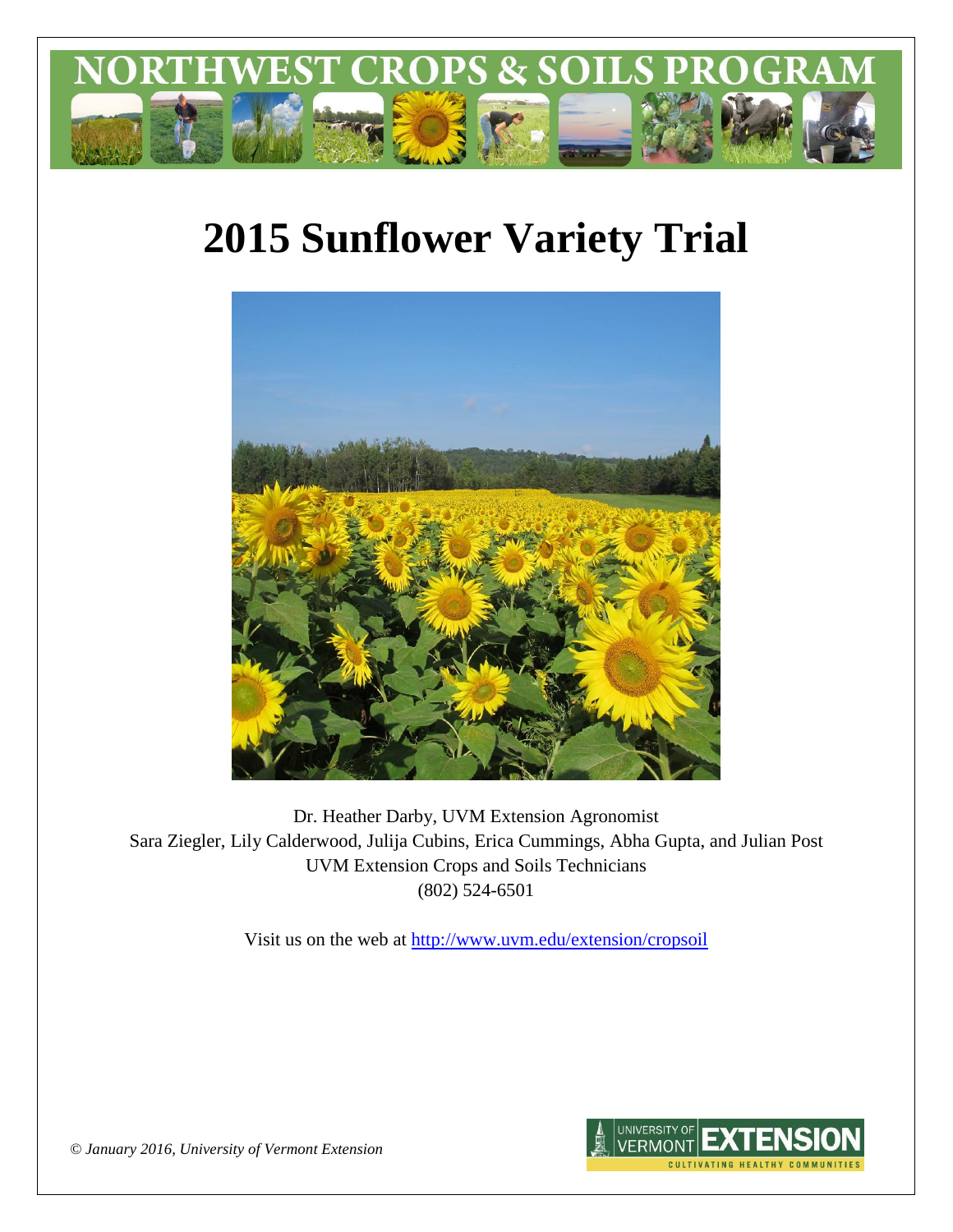### **2015 SUNFLOWER VARIETY TRIAL Dr. Heather Darby, University of Vermont Extension** [heather.darby\[at\]uvm.edu](mailto:heather.darby@uvm.edu?subject=2013%20Sunflower%20Reduced%20Tillage%20Trial)

Although sunflowers are a relatively new crop in the Northeast they have potential to add value to diversified operations providing fuel, feed, fertilizer, and an important rotational crop. Some sunflower varieties have also been gaining popularity for their potential to produce high quality edible oil. The major sunflower production region of the U.S. is the northern Great Plains, so most of the available production and agronomic management guidelines are from this region. Identifying varieties and management practices of sunflower that are suited to the local climate is essential to viable crop production and expansion of the sunflower acreage in the Northeast. With this in mind, UVM Extension's Northwest Crop and Soil Program has been evaluating performance of sunflower varieties in our microclimate.

## **MATERIALS AND METHODS**

A trial was initiated at Borderview Research Farm in Alburgh, VT in 2015 to assess yield and quality of sixteen sunflower varieties of varying relative maturity (RM) (Table 1). The experimental design was a randomized complete block with four replications and sixteen varieties as treatments.

|                |          |             |                                              | <b>Seed</b>                  | <b>Seed</b> |
|----------------|----------|-------------|----------------------------------------------|------------------------------|-------------|
| <b>Variety</b> | Company  | <b>RM</b>   | <b>Traits</b>                                | <b>Treatments</b>            | size        |
| 306            | Cropland | 88          | NuSun <sup>®</sup> , DMR                     | Untreated                    | 3           |
| 3080           | Cropland | 90          | NuSun <sup>®</sup> , DMR                     | Untreated                    | 2           |
| 3495           | Syngenta | 93          | Clearfield <sup>®</sup> , NuSun <sup>®</sup> | <b>CDM</b>                   | 4           |
| 3732           | Syngenta | 97          | <b>NuSun®</b>                                | CMB, Bion 500 FS®, Unistand™ | 3           |
| 3733           | Syngenta | 97          | <b>NuSun®</b>                                | <b>CDM</b>                   | 4           |
| 7111           | Syngenta | 89          | Clearfield <sup>®</sup>                      | CMB, Bion 500 FS®, Unistand™ | 4           |
| 432 E          | Cropland | 89          | ExpressSun™, DMR                             | <b>CDM</b>                   | 4           |
| 460 E          | Cropland | 93          | ExpressSun™                                  | Untreated                    | 2           |
| 559 CL         | Cropland | 95          | Clearfield <sup>®</sup> , DMR                | Untreated                    | 2           |
| <b>Badger</b>  | NuSeed   | Medium      | Clearfield <sup>®</sup> , DMR                | Untreated                    | 3           |
| Camaro II      | NuSeed   | Medium      | Clearfield <sup>®</sup> , DMR                | Cruiser@                     | 3           |
| Cobalt II      | NuSeed   | Early       | Clearfield <sup>®</sup> , DMR                | Untreated                    | 4           |
| Durango        | NuSeed   | Medium-Full | ExpressSun™                                  | Untreated                    | 4           |
| Hornet         | NuSeed   | Medium      | Clearfield <sup>®</sup> , DMR                | Cruiser@                     | 4           |
| Talon          | NuSeed   | Early       | $ExpressSum^{TM}$                            | Cruiser <sup>®</sup>         | 3           |
| Torino         | NuSeed   | Medium-Full | Clearfield <sup>®</sup>                      | <b>Cruiser®</b>              | 4           |

**Table 1. Characteristics of 16 sunflower varieties, sunflower variety trial, Alburgh, VT, 2015.**

**Traits:** Clearfield® = tolerant of Beyond® ammonium salt of imazamox herbicide; ExpressSun® = tolerant of Express® tribenuron methyl herbicide; NuSun® = 55-75% oleic acid; DMR = Downy Mildew Resistant. **Treatments:** Bion 500 FS® = acibenzolar-Smethyl; Cruiser® = thiamethoxam; Unistand™ = pelleted seed coating for uniform size 3 seed; Cruiser® DM Pak (CDM) = thiamethoxam, azoxystrobin, metalaxyl-M and S-isomer, fludioxonil; CruiserMaxx® Bean (CMB) = thiamethoxam, mefenoxam, fludioxonil.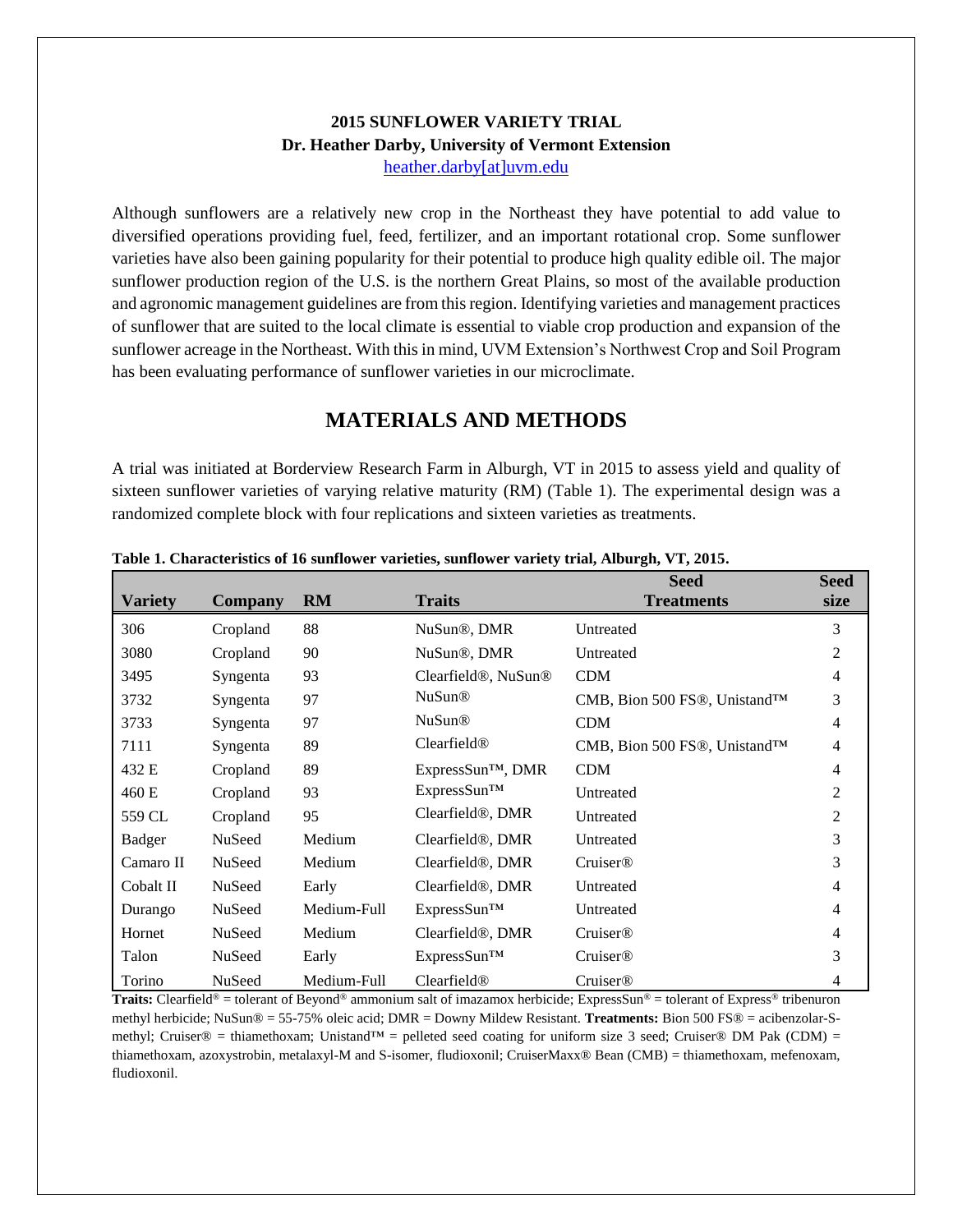Trial management details are in Table 2. The soil was a Benson rocky silt loam. The previous crop was corn grown conventionally with a winter rye cover crop. Each plot was 5' wide (2 rows of sunflowers on 30" rows) and 30' long. The seedbed was prepared with a spring disc, harrow, and spike tooth harrow to finish. The pre-plant herbicide Trust® (trifluralin) was applied on 17-May at a rate of 1.5 pints per acre. Sunflowers were planted on 5-Jun with a John Deere 1750 MaxEmerge corn planter fitted with sunflower finger pickups. Seeding rate was 35,000 seeds per acre. At planting, a 10-20-20 starter fertilizer was applied at a rate of 250 lbs. per acre. Sunflowers emerged by 14-Jun and were cultivated on 17-Jun and 7-Jul. Sunflowers were thinned to a population of 32,000 plants per acre on 8-Jul. Plots were covered with grape netting to minimize losses due to birds on 1-Sep.

| <b>Location</b>                         | <b>Borderview Research Farm - Alburgh, VT</b> |  |  |
|-----------------------------------------|-----------------------------------------------|--|--|
| Soil type                               | Benson rocky silt loam, 8-15% slope           |  |  |
| <b>Previous crop</b>                    | Corn with winter rye cover crop               |  |  |
| <b>Varieties</b>                        | 16                                            |  |  |
| <b>Replications</b>                     | 4                                             |  |  |
| Plot size (ft.)                         | 5 x 30                                        |  |  |
| <b>Planting equipment</b>               | John Deere 1750 MaxEmerge planter             |  |  |
| Sunflower planting rate (seeds $ac-1$ ) | 35,000 seeds per acre                         |  |  |
| Row width (in.)                         | 30                                            |  |  |
| Thinned (date; plants $ac^{-1}$ )       | 8-Jul; 32,000                                 |  |  |
| <b>Weed control</b>                     | Cultivated 17-Jun and 7-Jul                   |  |  |
| <b>Sunflower planting date</b>          | $5-J$ un                                      |  |  |
| Starter fertilizer (at planting)        | 10-20-20 250 lbs. $ac^{-1}$                   |  |  |
| <b>Covered with netting</b>             | $1-Sep$                                       |  |  |
| <b>Sunflower harvest date</b>           | $19-Sep$                                      |  |  |
| <b>Pressing date</b>                    | 17-Dec                                        |  |  |

**Table 2. Agronomic field management of a sunflower variety trial, Alburgh, VT, 2015.**

Plant stand characteristics including plant population, lodging, disease incidence, bird damage, height, and head width were measured just prior to harvest. Bird damage was visually estimated with a standard protocol from the National Sunflower Association. Disease incidence was measured by scouting ten random plants in each plot and noting white mold infection on the head, stalk, and base. Issues with white mold (*Sclerotinia sclerotiorum*), a fungus which can overwinter in the ground and spread quickly, especially in wet seasons, have proven problematic in the Northeast in the past. Plots were harvested on 19-Sep with an Almaco SPC50 plot combine with a 5' head and specialized sunflower pans made to collect sunflower heads. At harvest, test weight and seed moisture were determined for each plot with a Berckes Test Weight Scale and a Dickey-John M20P moisture meter. Due to excessive moisture and stalk debris, harvest moistures could not be measured accurately. Therefore, seed yields presented here are "as is" at harvest moisture. Oil from a known volume of each seed sample was extruded on 17-Dec with a Kern Kraft Oil Press KK40 (at 120°F and 40 RPM), and the oil quantity was measured to calculate oil content. Oil yield (in lbs. ac-1 and gallons ac-1 ) is reported at 10% moisture**.**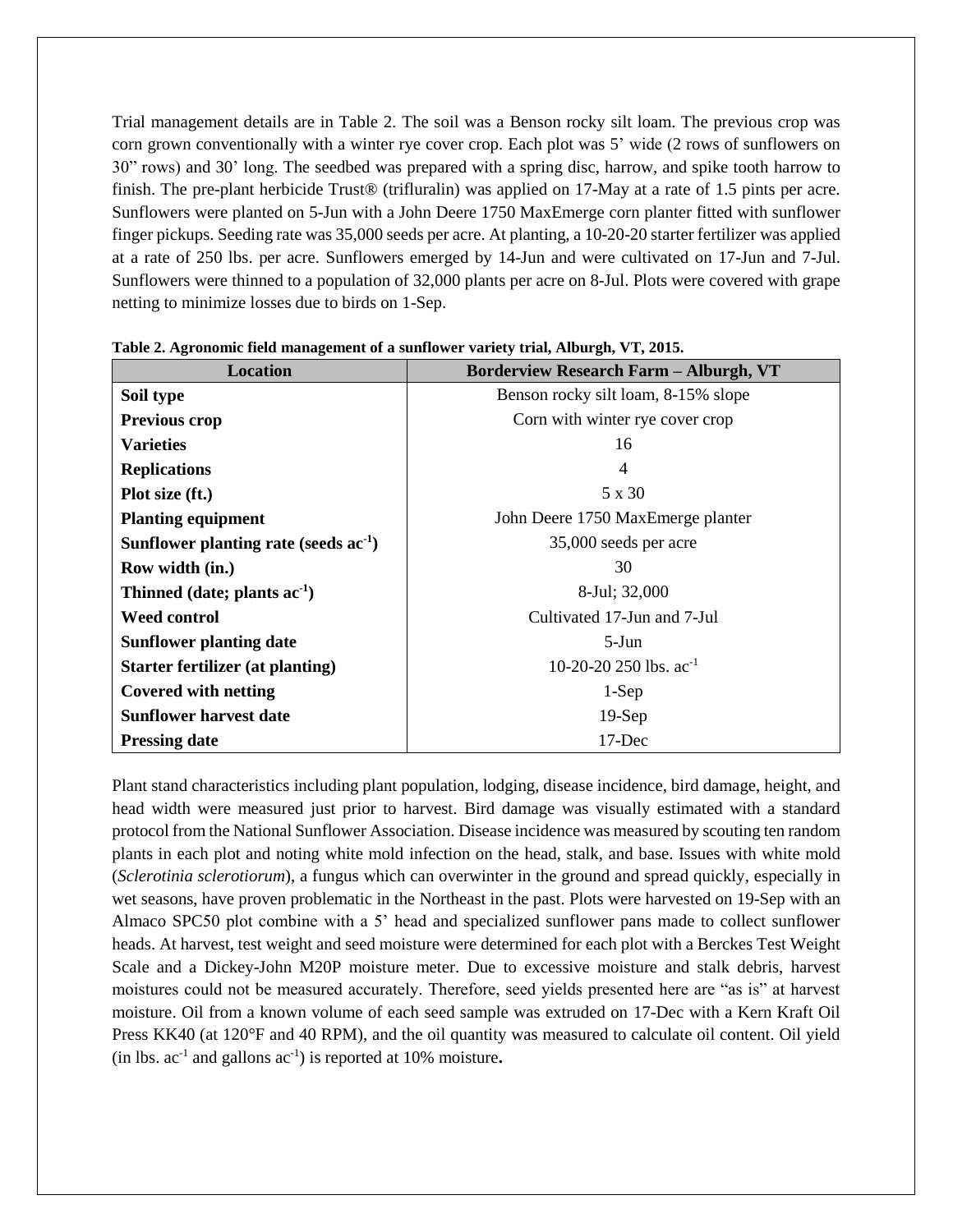Data were analyzed using mixed model analysis using the mixed procedure of SAS (SAS Institute, 1999). Replications within the trial were treated as random effects and hybrids were treated as fixed. Mean comparisons were made using the Least Significant Difference (LSD) procedure when the F-test was considered significant ( $p<0.10$ ).

Variations in yield and quality can occur because of variations in genetics, soil, weather, and other growing conditions. Statistical analysis makes it possible to determine whether a difference among treatments (i.e. varieties) is real or whether it might have occurred due to other variations in the field. At the bottom of each table a LSD value is presented for each variable (i.e. yield). Least Significant Differences (LSDs) at the 0.10 level of significance are shown, except where analyzed by pairwise comparison (t-test). Where the difference between two treatments within a column is equal to or greater than the LSD value at the bottom of the column, you can be sure that for 9 out of 10 times, there is a real difference between the two treatments. In the following example, treatment C is significantly different from treatment A but not from treatment B. The difference between C and B is equal to 1.5, which is less than the LSD value of 2.0. This means that these treatments did not differ in yield. The difference between C and A is equal to 3.0, which

is greater than the LSD value of 2.0. This means that the yields of these treatments were significantly different from one another. The asterisk indicates that treatment B was not significantly lower than the top yielding treatment C, indicated in bold.

| <b>Treatment</b> | <b>Variable</b> |
|------------------|-----------------|
| A                | 6.0             |
| B                | $7.5*$          |
| $\mathfrak{C}$   | $9.0*$          |
| LSD              | 2.0             |

#### **RESULTS AND DISCUSSION**

Weather data was collected with an onsite Davis Instruments Vantage Pro2 weather station equipped with a WeatherLink data logger. Temperature, precipitation, and accumulation of Growing Degree Days (GDDs) are consolidated for the 2015 growing season (Table 3). Historical weather data are from 1981-2010 at cooperative observation stations in Burlington, VT, approximately 45 miles from Alburgh, VT.

| Alburgh, VT                       | June   | July    | August  | September |
|-----------------------------------|--------|---------|---------|-----------|
| Average temperature $(^{\circ}F)$ | 63.1   | 70.0    | 69.7    | 65.2      |
| Departure from normal             | $-2.7$ | $-0.6$  | 0.9     | 4.6       |
|                                   |        |         |         |           |
| Precipitation (inches)            | 6.42   | 1.45    | 0.00    | 0.34      |
| Departure from normal             | 2.73   | $-2.70$ | $-3.91$ | $-3.30$   |
|                                   |        |         |         |           |
| Growing Degree Days (base 44°F)   | 581    | 815     | 810     | 654       |
| Departure from normal             | $-73$  | $-11$   | 43      | 156       |

**Table 3. Consolidated weather data and GDDs for sunflower, Alburgh, VT, 2015.**

Based on weather data from a Davis Instruments Vantage Pro2 with WeatherLink data logger. Historical averages are for 30 years of NOAA data (1981-2010) from Burlington, VT.

In June there were 2.73 more inches of precipitation than normal. After June, however, the summer was drier than normal, with an average of 3.30 fewer inches of rainfall between July and October.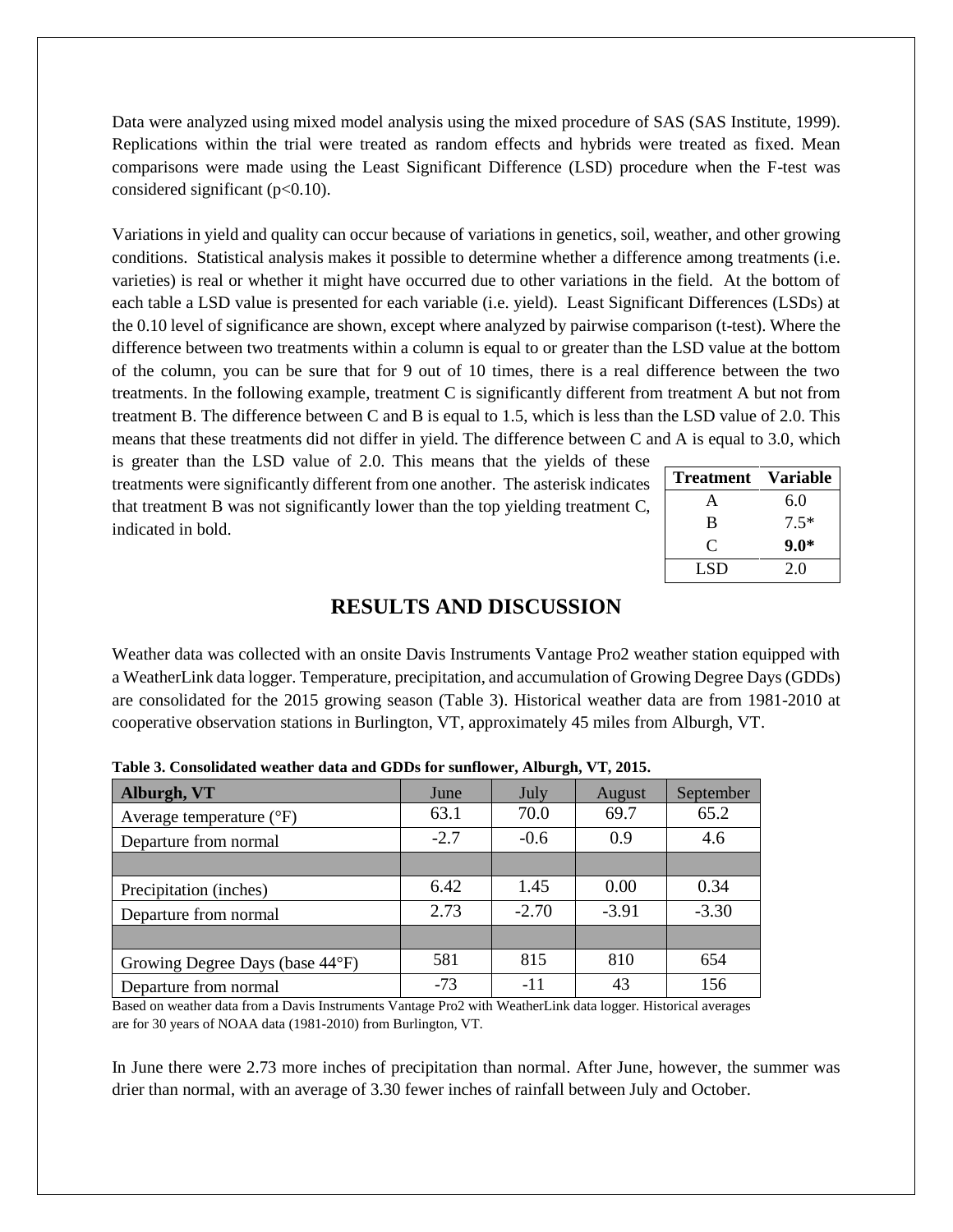Growing degree days are calculated at a base temperature of 44°F for sunflowers. Between the months of planting and harvesting, there were an accumulated 2860 GDDs for sunflowers, 115 more than the 30-year average.

Bloom dates of the sunflower varieties were monitored and the average bloom date recorded. Bloom dates ranged from 8-Aug (63 days after planting) to 17-Aug (73 days after planting) (Table 4). The bloom dates were similar to last year's which ranged from 4-Aug (65 days after planting) to 14-Aug (75 days after planting). The average bloom date for the trial this year was 13-Aug, an average of 69 days after planting.

|                   | Days after | <b>Bloom</b> |  |
|-------------------|------------|--------------|--|
| Variety           | planting   | date         |  |
| 306               | 68         | $12$ -Aug    |  |
| 3080              | 69         | $12$ -Aug    |  |
| 3495              | 72         | $16$ -Aug    |  |
| 3732              | 71         | $15-Aug$     |  |
| 3733              | $67*$      | $11-Aug*$    |  |
| 7111              | 68         | $12$ -Aug    |  |
| 432E              | 66*        | $10-Aug*$    |  |
| 460E              | 70         | $14-Aug$     |  |
| 559CL             | 71         | 14-Aug       |  |
| Badger            | 65         | 8-Aug        |  |
| Camaro II         | 68         | $12-Aug$     |  |
| Cobalt II         | 69         | $12-Aug$     |  |
| Durango           | 72         | $15-Aug$     |  |
| Hornet            | 71         | $14-Aug$     |  |
| Talon             | 69         | $12-Aug$     |  |
| Torino            | 73         | $17-Aug$     |  |
| LSD $(p=0.10)$    | 3.05       |              |  |
| <b>Trial Mean</b> | 69         | $13$ -Aug    |  |

**Table 4. Average bloom dates by variety Alburgh, VT, 2015**

The variety 'Badger' had the earliest average bloom date of 8-Aug or 65 days after planting. The varieties '432 E' or '3733' which bloomed on 10-Aug and 11-Aug were not statistically different than 'Badger'. It is interesting that the varieties that are rated early maturing, 'Cobalt II' and 'Talon' flowered an average of four days later than 'Badger' which is a medium maturing variety. In addition, the variety '3733' has a relative maturity of 97 days but it was one of the first varieties to bloom. These trends suggest that perhaps differences in relative maturity may appear later in the sunflower season such as during seed development or dry down.

The 16 varieties evaluated in the 2015 sunflower variety trial were statistically different from one another in stand characteristics (Table 5). Plant populations varied, but much less widely than in 2014. However, there were still a few varieties that were below the target population of 28-30,000 plants ac<sup>-1</sup>. Plant stands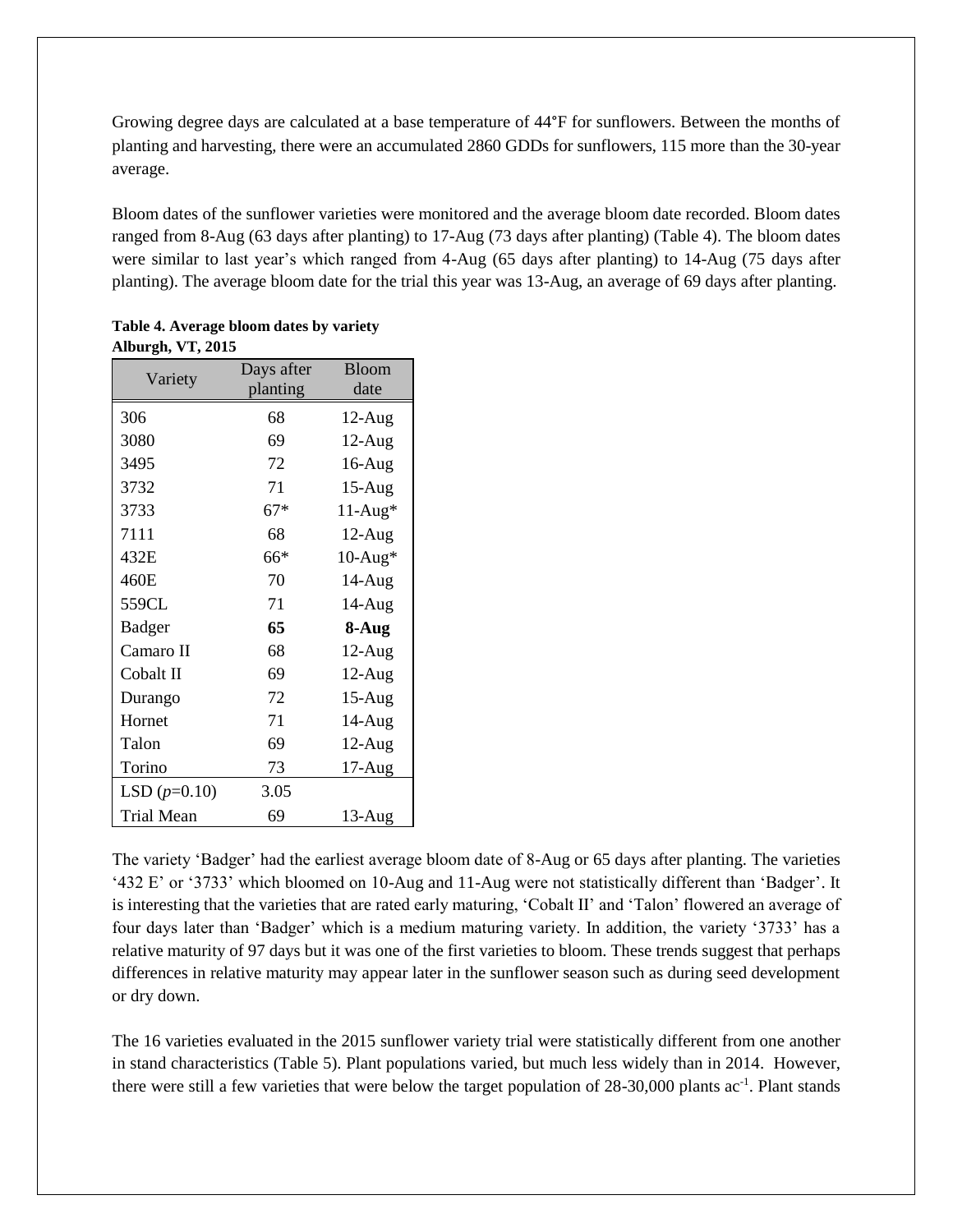could have been reduced by excessive rain in June or damaged by successive cultivation. The variety 'Durango' had very low plant populations in 2015 and 2014 trials.

| Variety           | Population          | Height | Head width | Lodging | Bird damage |
|-------------------|---------------------|--------|------------|---------|-------------|
|                   | (plants $ac^{-1}$ ) | (cm)   | (cm)       | $(\%)$  | $(\%)$      |
| 306               | 29185*              | 160.0  | 13.2       | $15.3*$ | 0.7         |
| 3080              | 31508               | 172.7  | 12.0       | 43.8    | 7.3         |
| 3495              | 31145*              | 177.8* | 12.5       | $12.5*$ | 3.6         |
| 3732              | 28096*              | 165.5  | 13.3       | $20.5*$ | 2.3         |
| 3733              | 27515*              | 165.4  | 14.5       | 28.8    | 0.9         |
| 7111              | 29113*              | 145.8  | 13.7       | $2.8*$  | 0.7         |
| 432 E             | 28677*              | 166.6  | 13.6       | 2.3     | 2.3         |
| 460 E             | 30782*              | 180.6* | 13.3       | 29.3    | 5.7         |
| 559 CL            | 28750*              | 193.1  | 11.7       | 33.8    | 6.1         |
| <b>Badger</b>     | 26426               | 168.5  | 13.2       | 46.3    | 6.8         |
| Camaro II         | 26136               | 175.2  | 14.0       | $22.3*$ | 6.6         |
| Cobalt II         | 23522               | 145.2  | 14.3       | $2.8*$  | 5.3         |
| Durango           | 17351               | 136.7  | 15.0       | $4.3*$  | 6.5         |
| Hornet            | 28967*              | 168.2  | 19.5       | $22.5*$ | 1.4         |
| Talon             | 23595               | 159.4  | 13.2       | 56.3    | 15.4        |
| Torino            | 30056*              | 173.6  | 12.1       | $11.0*$ | 6.0         |
| $LSD(p=0.10)$     | 4151                | 16.2   | <b>NS</b>  | 25.7    | <b>NS</b>   |
| <b>Trial Mean</b> | 27552               | 166    | 13.7       | 22.1    | 4.8         |

**Table 5. Plant stand characteristics and pest damage on 16 sunflower varieties, Alburgh, VT, 2015.**

Treatments in **bold** were top performers for the given variable.

Treatments with an asterisk\* did not statistically differ from the top performer  $(p=0.10)$ .

NS – No significant difference was determined.

Lodging was statistically impacted by variety; overall, an average of 22.1% of sunflower plants lodged. The least lodging was observed by variety '432 E' with 2.3% lodging. This did not statistically differ from the nine varieties '306', '3495', '3732', '7111', 'Camaro II', 'Cobalt II', 'Durango', 'Hornet', and 'Torino'. The highest lodging was observed by variety 'Talon' with 56.3% lodging. Three other varieties, 'Badger', '3080', and '559CL' were statistically similar to 'Talon' with 46.3, 43.8, and 33.8% lodging respectively. Excessive lodging may have been observed as the plants were covered with bird netting to reduce bird damage. High winds may have caused increased damage with the bird netting. In addition, the average height of sunflowers in this trial was 166 cm, 25 cm taller than in 2014 and 29 cm taller than in 2013. Although lodging did not always correlate to taller plants, this may have impacted potential damage from the netting. The tallest variety was '559CL' at a towering 193 cm, over 6 feet. The shortest was 'Durango' at only 137 cm, about 4.5 ft. Half of the varieties trialed grew to over 5.5 feet. Almost no symptoms of sclerotinia white mold at the base, stalk, or head was seen when assessed just prior to harvest. Therefore, disease incidence is not included here.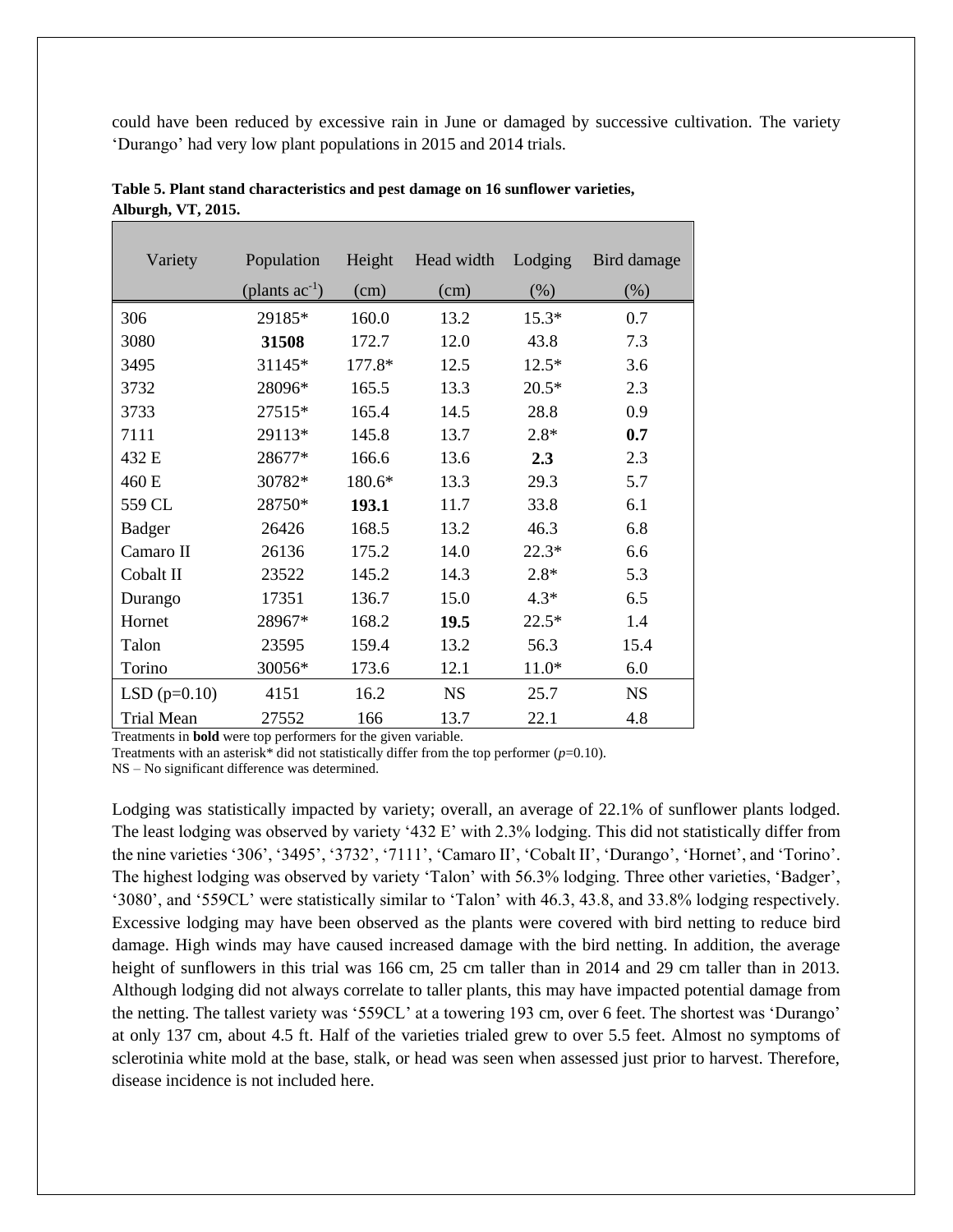Bird damage was not significantly different by variety. Overall bird damage was low compared to in the planting date trial and variety trials in previous years; the average and highest bird damage observed in this trial was 4.8% and 15.4% respectively. Both of these are the lowest observed over the 2013-2015 seasons. The variety with the highest bird damage (15.4%) was 'Talon'.

The sunflower varieties trialed also differed statistically in yield and quality (Table 6). Sunflowers were all harvested on the same day (19-Sep) as most varieties were mature and rain was forecasted the following week. This caused many of the stalks and seeds to be high in moisture. Excess moisture in the plant material made it more difficult for the combine and seed cleaner to adequately clean the seed prior to drying. Therefore, an accurate harvest moisture was not attainable with the moisture meter. The seed yields presented in Table 6 are reported at harvest moisture. We estimate that most moistures were above 20%.

| Variety           | Seed<br>yield     | Test<br>weight    | Pressing<br>moisture | Oil<br>content | Oil<br>yield      | O <sub>il</sub><br>yield |
|-------------------|-------------------|-------------------|----------------------|----------------|-------------------|--------------------------|
|                   | (lbs. $ac^{-1}$ ) | (lbs. $bu^{-1}$ ) | (%)                  | (% )           | (lbs. $ac^{-1}$ ) | $(gal. ac^{-1})$         |
| 306               | 881               | 24.9              | 4.8                  | 23.1           | $210*$            | $28*$                    |
| 3080              | 376               | 25.3              | 5.0                  | 21.8           | 80                | 10                       |
| 3495              | 846               | 26.5              | 4.8                  | 23.7           | 192*              | $25*$                    |
| 3732              | 1021              | 27.1              | 5.1                  | 28.4*          | 291*              | 38*                      |
| 3733              | 965               | 27.9              | 5.2                  | 28.9           | 279*              | $37*$                    |
| 7111              | 1164*             | 25.8              | 5.3                  | 20.7           | $255*$            | $33*$                    |
| 432 E             | 1472              | 23.4              | 4.6                  | 18.7           | 304               | 40                       |
| 460 E             | 828               | 25.3              | 5.0                  | $26.5*$        | 226*              | $30*$                    |
| 559 CL            | 679               | 26.3              | 5.0                  | $26.9*$        | 187*              | $24*$                    |
| <b>Badger</b>     | 536               | 22.9              | 4.8                  | 16.0           | 87                | 11                       |
| Camaro II         | 818               | 26.9              | 5.4                  | $25.7*$        | $211*$            | 28*                      |
| Cobalt II         | 1175*             | 25.9              | 5.2                  | 20.4           | 236*              | $31*$                    |
| Durango           | 973               | 25.9              | 4.8                  | 20.0           | 194*              | $25*$                    |
| Hornet            | 1093*             | 27.1              | 5.2                  | $25.0*$        | 257*              | $34*$                    |
| Talon             | 350               | 23.6              | 4.6                  | 18.0           | 68                | 9                        |
| Torino            | 680               | 26.8              | 4.9                  | 22.5           | 155               | 20                       |
| LSD $(p=0.10)$    | 417               | <b>NS</b>         | <b>NS</b>            | 4.78           | 125               | 16.4                     |
| <b>Trial Mean</b> | 866               | 25.7              | 5.0                  | 22.9           | 202               | 26.5                     |

**Table 6. Yield and quality of 16 sunflower varieties, Alburgh, VT, 2015.**

Treatments in **bold** were top performers for the given variable.

Treatments with an asterisk\* did not statistically differ from the top performer  $(p=0.10)$ .

NS – No significant difference was determined.

Test weights did not statistically differ by variety. Test weights ranged from 22.9 to 27.9 lbs. bu<sup>-1</sup> with an average of 25.7 lbs. bu<sup>-1</sup>. All varieties had lower test weights than the industry standard of 28 lbs. bu<sup>-1</sup>. Oil content, averaging 22.9%, was highest in variety 3733 (28.9%). This was not statistically greater than the oil content in five other varieties. This is lower than the average oil content for sunflower oil which is 35-40%. Oil yield, a calculation based on both seed yields and oil content, was statistically significant by variety. Oil yield averaged 202 lbs., or 26.5 gallons, per acre. Oil yields were highest in 432E, though not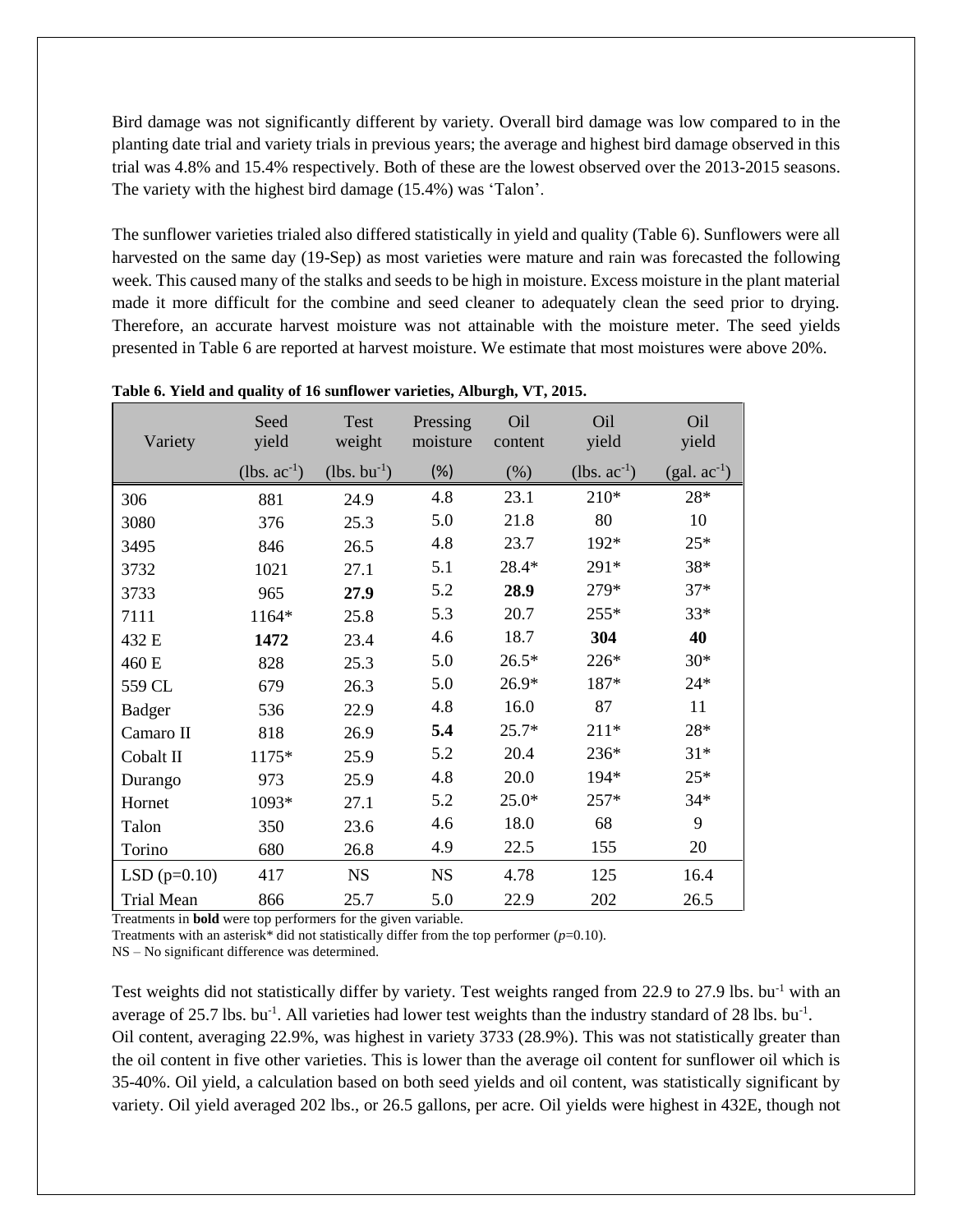statistically greater than eleven other varieties (Figure 1). Low oil yield may have been influenced not only by the low seed yields and oil contents, but also by the fact that the seed was dried to a below ideal moisture. These low pressing moistures makes the oil extrusion process more difficult and is harder on the press.





Overall performance of sunflower varieties in this trial was low with most varieties yielding below 1000 lbs. ac<sup>-1</sup> with only one variety, 432E, producing over 1400 lbs. ac<sup>-1</sup>. Disease incidence and pest pressure was low, however, high lodging and low test weights contributed to overall low yields. Interestingly the highest yielding variety, 432E, also had the lowest lodging and low bird damage. Lowest yielding varieties including Talon, 3080, Badger, and 559CL had greater than 25% of plants lodged. It was difficult to harvest lodged plants leading to low yields. Oil content was also below what we have seen in previous years. These low seed quality parameters could have been influenced by the fact that there was such low rainfall through the growing season. The overall lower success of this trial compared to other years shows the difficulty in growing sunflower as a viable crop in this region but provided insight into promising varietal selections.